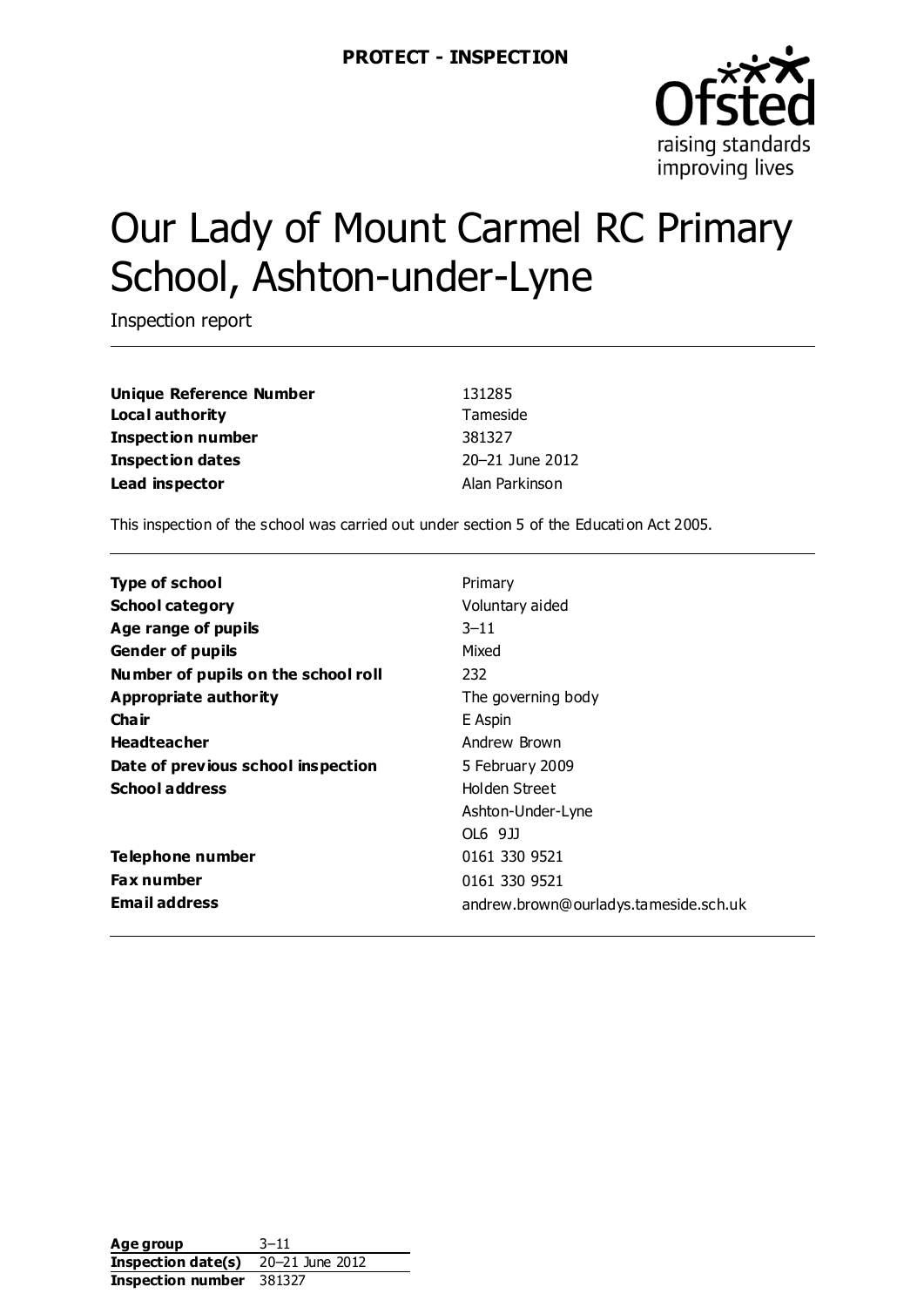

You can use Parent View to give Ofsted your opinion on your child's school. Ofsted will use the information parents and carers provide when deciding which schools to inspect and when.

You can also use Parent View to find out what other parents and carers think about schools in England. You can visit [www.parentview.ofsted.gov.uk,](../../../AppData/Local/Microsoft/AppData/Local/Microsoft/Windows/AppData/Local/Microsoft/Windows/Temporary%20Internet%20Files/Low/Content.IE5/B1YPUBY2/www.parentview.ofsted.gov.uk) or look for the link on the main Ofsted website: [www.ofsted.gov.uk](../../../AppData/Local/Microsoft/AppData/Local/Microsoft/Windows/AppData/Local/Microsoft/Windows/Temporary%20Internet%20Files/Low/Content.IE5/B1YPUBY2/www.ofsted.gov.uk)

The Office for Standards in Education, Children's Services and Skills (Ofsted) regulates and inspects to achieve excellence in the care of children and young people, and in education and skills for learners of all ages. It regulates and inspects childcare and children's social care, and inspects the Children and Family Court Advisory Support Service (Cafcass), schools, colleges, initial teacher training, work-based learning and skills training, adult and community learning, and education and training in prisons and other secure establishments. It assesses council children's services, and inspects services for looked after children, safeguarding and child protection.

Further copies of this report are obtainable from the school. Under the Education Act 2005, the school must provide a copy of this report free of charge to certain categories of people. A charge not exceeding the full cost of reproduction may be made for any other copies supplied.

If you would like a copy of this document in a different format, such as large print or Braille, please telephone 0300 123 4234, or email [enquiries@ofsted.gov.uk](mailto:enquiries@ofsted.gov.uk)

You may copy all or parts of this document for non-commercial purposes, as long as you give details of the source and date of publication and do not alter the information in any way.

To receive regular email alerts about new publications, including survey reports and school inspection reports, please visit our website and go to 'Subscribe'.

Piccadilly Gate Store Street Manchester M1 2WD

T: 0300 123 4234 Textphone: 0161 618 8524 [enquiries@ofsted.gov.uk](mailto:enquiries@ofsted.gov.uk) [www.ofsted.gov.uk](http://www.ofsted.gov.uk/)



© Crown copyright 2012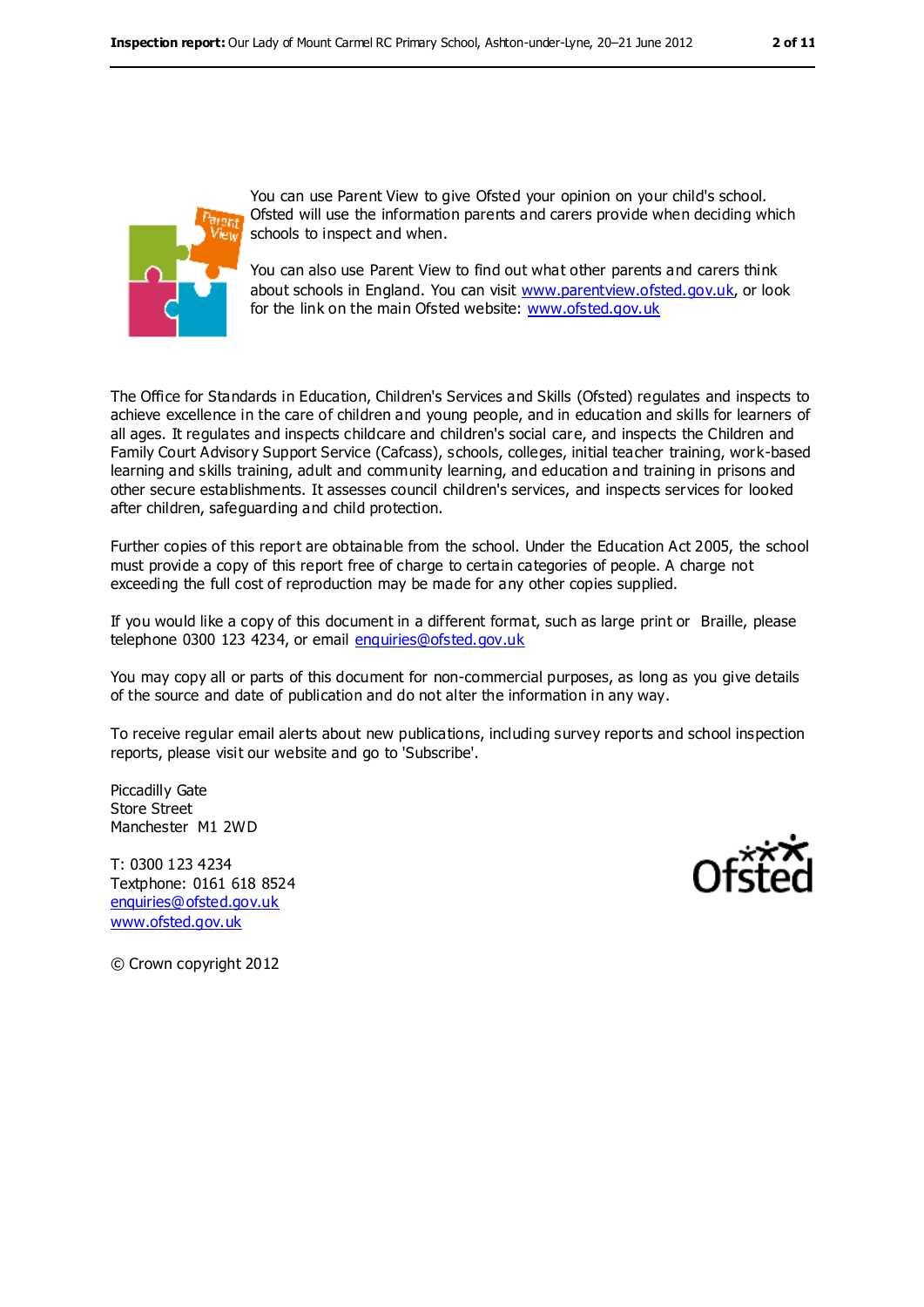# **Introduction**

Inspection team

Alan Parkinson Melvyn Hemmings Additional Inspector Additional Inspector

This inspection was carried out with two days' notice. The inspectors observed eight teachers and visited 15 lessons. The inspectors observed the school's work and looked at the school's self-evaluation evidence, the school improvement plan, pupil progress data, pupils' workbooks and documentation in relation to safeguarding and child protection. Meetings were held with two groups of pupils, four members of the governing body and staff. The inspectors analysed 116 questionnaires returned by parents and carers, as well as those returned by pupils and staff.

# **Information about the school**

This is a slightly larger than average-sized primary school. The proportion of pupils known to be eligible for free school meals is broadly average and increasing. The proportions of pupils from minority ethnic backgrounds and who speak English as an additional language are slightly above the national average. The proportion of pupils supported by School Action Plus or with a statement of special educational needs is well below the national average. The mobility of the school's population is slightly below the national average. The school meets the current floor standards, which are the minimum standards for attainment and progress expected by the government. The school has received the ECO Green Flag Award.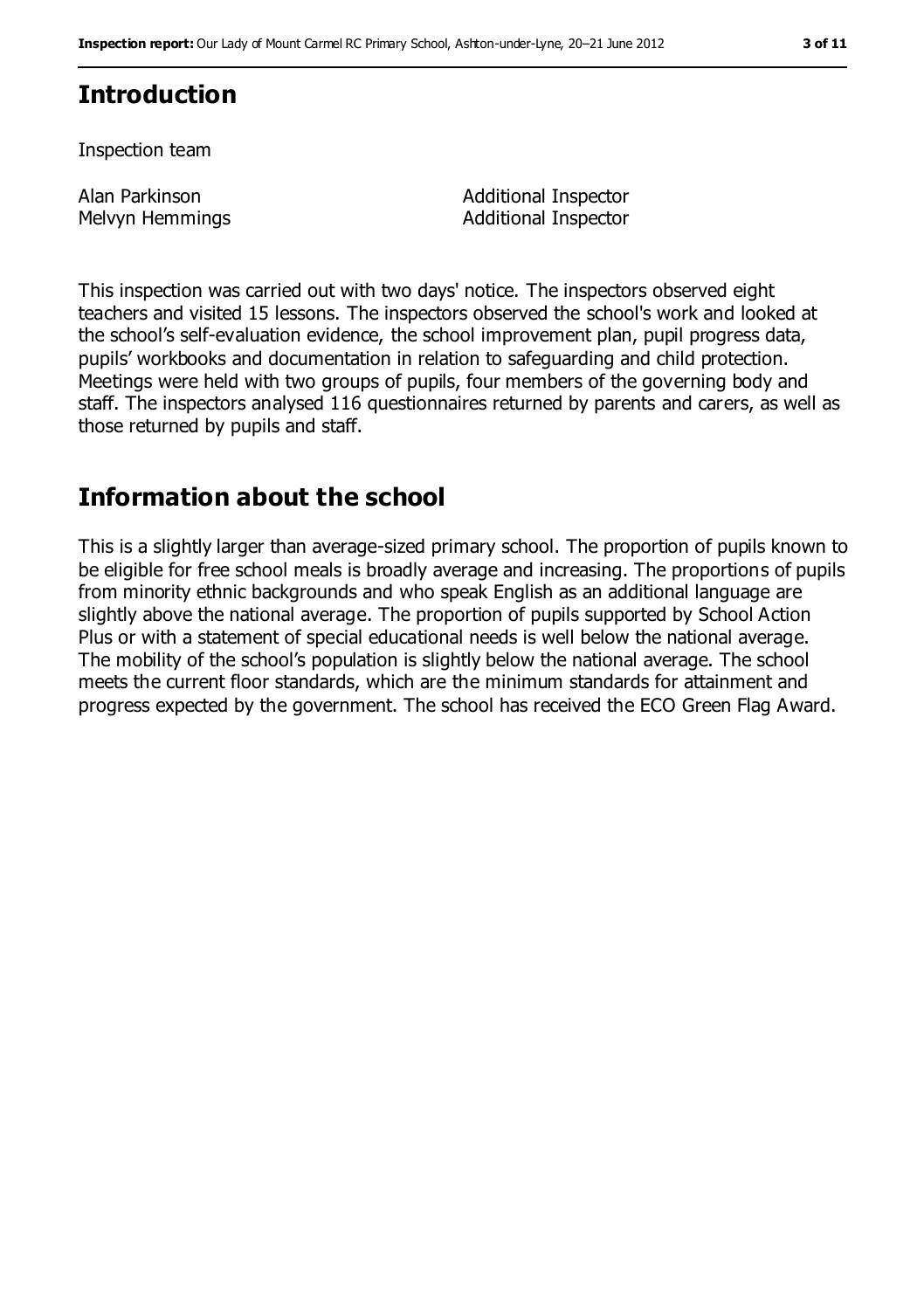**Inspection grades: 1 is outstanding, 2 is good, 3 is satisfactory and 4 is inadequate** Please turn to the glossary for a description of the grades and inspection terms

# **Inspection judgements**

| <b>Overall Effectiveness</b> |  |
|------------------------------|--|
|------------------------------|--|

| <b>Achievement of pupils</b>          |  |
|---------------------------------------|--|
| <b>Quality of teaching</b>            |  |
| <b>Behaviour and safety of pupils</b> |  |
| <b>Leadership and management</b>      |  |

### **Key Findings**

- This is a good school. It is not yet outstanding because not enough teaching is outstanding and insufficient opportunities are created for pupils to make more than expected progress.
- Pupil's achievement overall is good. Children in the Early Years Foundation Stage make good progress across all areas of learning because of the good-quality teaching that they receive. This continues throughout Key Stage 1 and Key Stage 2 where pupils make good progress in reading, writing and mathematics. However, target levels set for pupils tend to be focused on them making expected progress, rather than encouraging them to aim higher.
- Teaching is good because teachers have high expectations, motivate pupils and have good subject knowledge. They engage pupils in a range of enjoyable activities that promote good learning. However, teachers do not always provide pupils with sufficiently challenging tasks to promote even faster progress. The leadership of teaching is not sufficiently rigorous to provide teachers with regular feedback that clearly focuses on how they can improve their practice further.
- Pupils' behaviour is good. Pupils say they feel very safe in school and parents and carers overwhelmingly support this view. This is a very inclusive school. Pupils are kind and very respectful to each other and to staff and visitors.
- The overall quality of the leadership and management of the school is good. The senior leaders are well supported by a very effective governing body. They have a clear understanding of the school's strengths and have identified appropriate areas for improvement. However, the school improvement plan does not clearly show the precise actions to be taken to make more teaching outstanding and accelerate progress. The curriculum is well-planned, interests pupils and promotes pupils' positive attitudes to learning and supports their good spiritual, moral, social and cultural development.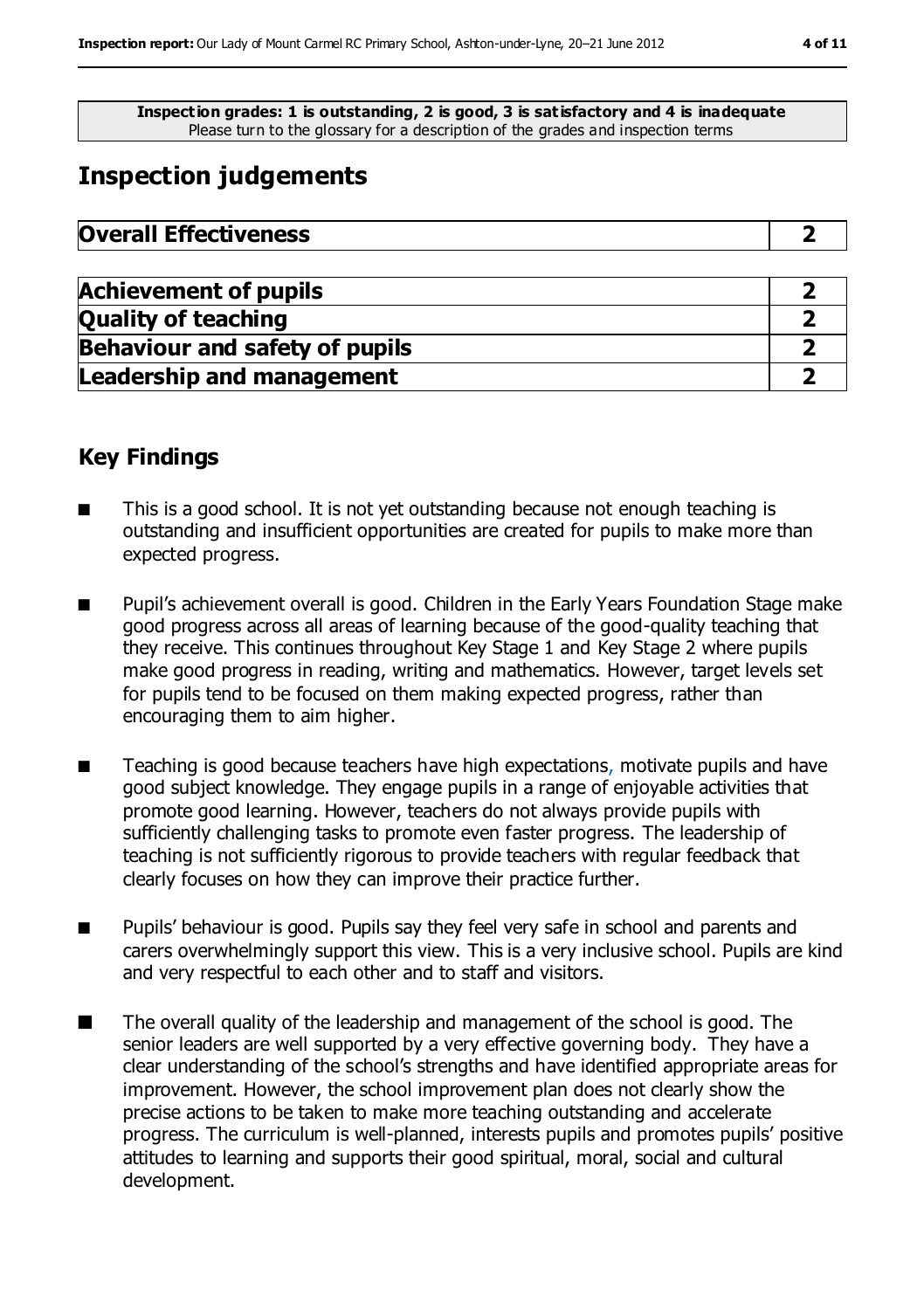# **What does the school need to do to improve further?**

- Improve the quality of teaching so that more is outstanding and thus raise attainment further by:
	- − ensuring that the monitoring of the quality of teaching is more rigorously focused on improving its quality
	- making sure that the level of challenge is always high enough, especially for higher-attaining pupils
	- − setting more aspirational targets for pupils and involving them more in their own learning.
- Add more rigour to procedures for monitoring and self-evaluation to provide a sharper focus on identifying specific actions to improve further the quality of teaching and pupils' achievement.

# **Main Report**

#### **Achievement of pupils**

Children join the Early Years Foundation Stage with skills and knowledge generally below those expected of their age. By the end of Reception children make good progress to attain levels that are broadly in line with those typically expected for their age across all areas of learning. Children's needs are met well in the Early Years Foundation Stage because teaching is appropriately challenging for different groups of children. Improvements to the quality of the teaching of phonics (letters and sounds) have raised attainment in reading and writing significantly. Numeracy skills and the use of the outdoor area are less welldeveloped and these have been appropriately identified by the school as areas for further development.

Strategies implemented to improve attainment in reading, writing and mathematics at Key Stage 1 have had a positive impact and pupils make good progress. This good progress continues throughout Key Stage 2. School data, supported fully by inspection evidence, show that pupils make good progress throughout Key Stages 1 and 2 from their starting points. Parents and carers are accurate in their positive views that their children make good progress.

In Year 2, pupils demonstrate good reading skills and by the end of Year 2 pupils' attainment in reading, writing and mathematics is slightly above the national average. Pupils read fluently and with expression and are able to apply their skills in phonics effectively to read unfamiliar words. By the end of Year 6, attainment in reading is slightly above average for all groups of pupils. Pupils who speak English as an additional language make good progress in developing their reading and writing skills and gaps with other pupils are narrowing.

From Key Stage 1 to Key Stage 2 reading skills are well-developed and pupils make good progress in literacy and mathematics. However, targets for higher-attaining pupils are not always sufficiently challenging and this sometimes acts as a brake on accelerating their progress at a faster rate.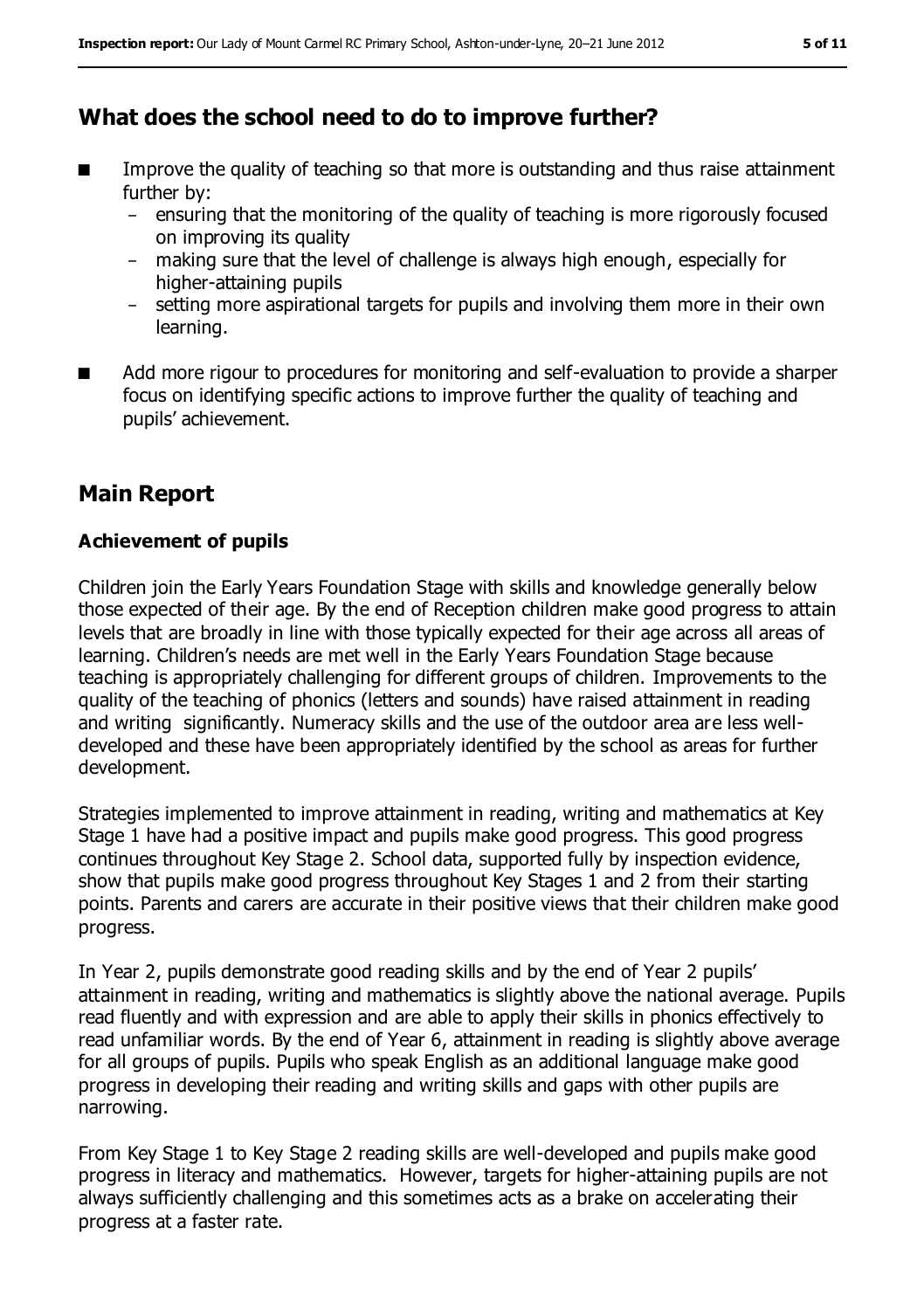Teaching assistants make a significant contribution to the learning of pupils, including those who are disabled or who have special educational needs and those identified by the school as needing additional support. Consequently, all groups of pupils make good progress from their starting points.

#### **Quality of teaching**

Pupils say that teachers make learning enjoyable. In the best lessons a wide range of appropriate activities ensures that pupils are fully engaged and that there is a good pace to learning. Teachers use their good subject knowledge well to promote good learning. For example, in a Key Stage 1 phonics lesson, well-planned practical activities captured and maintained pupils' interest and their positive attitudes to learning, enabling them to make good progress. Good teaching and learning is evident in most lessons and promotes good application of basic skills and development of problem-solving skills. For example, in a Year 5 mathematics lesson, pupils collaborated well when working in small groups to solve problems relating to real-life situations, such as calculating the cost of shopping from a list. Almost all parents say that their children are taught well. The pupils enjoy the challenges set by their teachers to think deeply and discuss their ideas with talking partners. This was evident in a Year 6 lesson, where pupils were discussing and challenging others in their groups on the causes that led to the sinking of the Titanic.

Good-quality marking, especially of writing, provides pupils with appropriate feedback that encourages them and sets personal targets for them to improve. Pupils know their targets, but not all are clear about their current level of performance. In some lessons, pupils are not provided with opportunities to be more involved in their own learning and lessons are too teacher-led. Some pupils say they find some of the work easy, especially more-able pupils, and that they could do even better by being challenged further to enable them to make even better progress.

The vast majority of questionnaires returned show that parents and carers are rightly pleased with how effectively the school helps their child to develop skills in communication, reading, writing and mathematics and how effectively the school helps them support their child's learning. Throughout the school the impact of teaching on pupils' spiritual, moral, social and cultural development is evident through good, collaborative learning.

#### **Behaviour and safety of pupils**

Pupils say they feel very safe in school. 'Everybody looks after each other' and 'Staff look after you', are typical comments. Corridor displays promote safe practices and through the use of information and communication technology (ICT) pupils are made well aware of internet safety. Some of the older pupils in Years 5 and 6 act as Junior Playground Leaders to help the younger pupils in the Infant playground and Peer Support pupils are on duty in the Key Stage 2 playground.

Pupils' consistently thoughtful behaviour continues to be a major strength of the school and is promoted well by the school's strong Christian ethos. Consequently, all pupils learn and thrive in a positive and welcoming environment. Pupils are respectful to each other and to adults. Pupils say that the anti-bullying week raises awareness of the different types of bullying and that bullying is rare and is dealt with quickly by staff.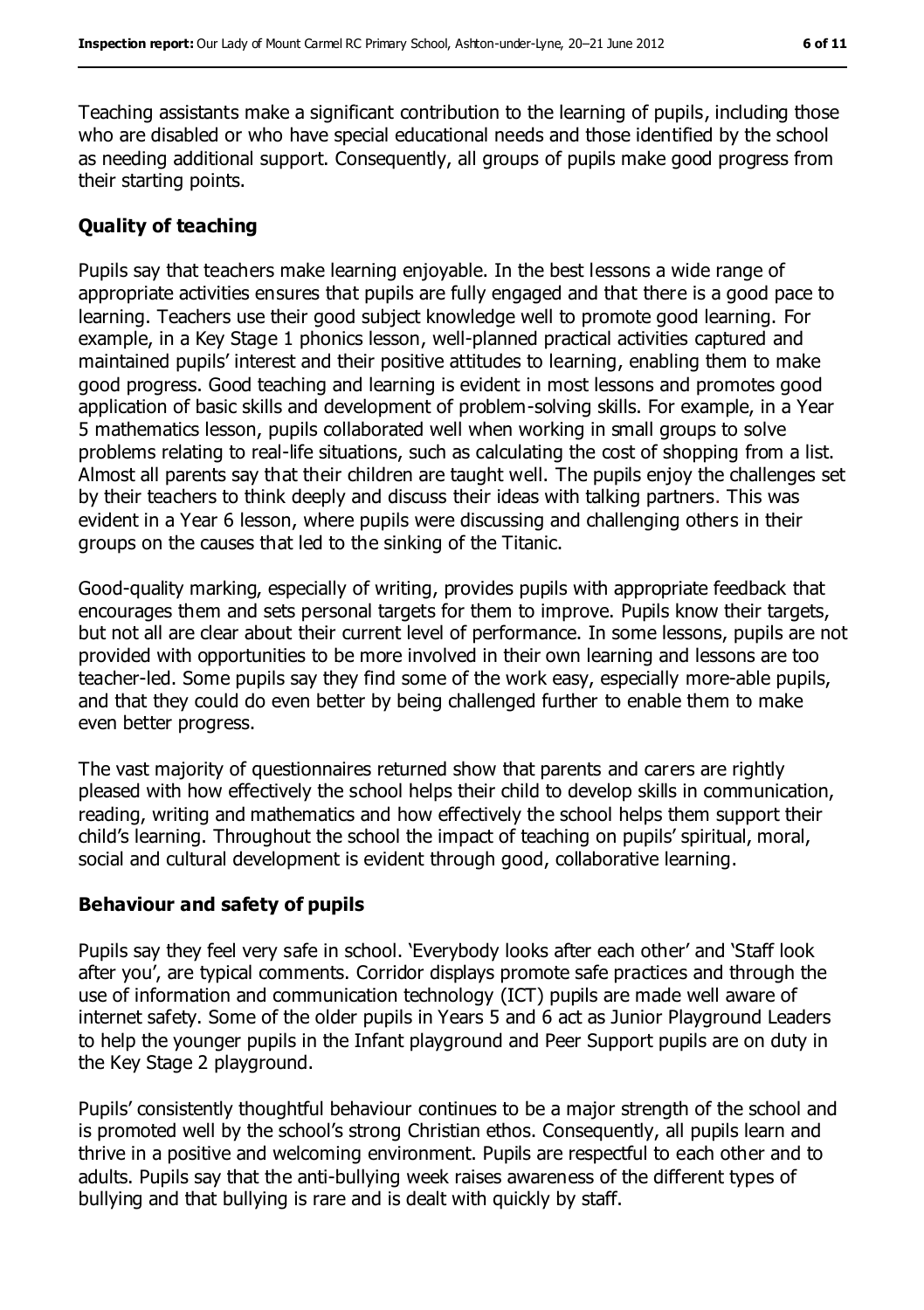Pupils have positive attitudes towards their learning and disruption to teaching and learning is very rare. However, some pupils feel that behaviour could be better. Responses in questionnaires returned by parents and carers indicate that the vast majority feels that the standard of behaviour at school is good, with a small minority concerned that in some lessons behaviour can hinder learning. Inspection evidence shows that pupils have a clear understanding of the school's behaviour management system and in particular, what is expected of them in the classroom. Pupils demonstrate a clear understanding of classroom routines and know how to use equipment safely and move about the room in a sensible manner.

Attendance is above the national average. This high rate of attendance reflects well on pupils' very positive attitudes towards their learning, enjoyment and engagement in school.

#### **Leadership and management**

The headteacher and deputy headteacher, together with the school's middle managers, form a very effective senior leadership team. They are well supported by a hard-working and dedicated staff who work very effectively as a team. The governing body is influential in providing good support and challenge. Senior staff and governors have a clear vision with high expectations, which are shared by all staff. All staff feel that the school is led and managed well.

The school's leaders and class teachers monitor pupils' progress well and this is used effectively by class teachers to inform lesson planning and identify areas for additional support. The senior leaders and governing body have accurately identified the school's strengths and areas for improvement through the school's self-evaluation processes. However, the school improvement plan does not focus sharply enough on actions to show clearly how teaching will be improved further and how monitoring of teaching is to be developed and made more rigorous in driving up achievement even further.

Nevertheless, the leadership and management of the Early Years Foundation Stage are good because of the accurate understanding of children's needs and the use of this to inform planning for further improvement. These recent developments to the Early Years Foundation Stage provision and the involvement of class teachers and Key Stage leaders to monitor pupils' progress rigorously, demonstrate the school's good capacity for continuing to improve.

The well-planned and resourced curriculum provides stimulating learning experiences and meets pupils' needs well. It is broad and balanced and has a good impact on pupils' spiritual, moral, social and cultural development. Classroom and corridor displays provide a vibrant learning environment and promote pupils' personal, social and academic development well. A variety of enrichment activities such as the school visit to Staircase House and visits to local parks promotes pupils' learning effectively and gives them varied and interesting experiences.

Disabled pupils and those with special educational needs are supported and cared for well, particularly by the experienced support staff, to ensure that they make progress. The school is very inclusive and its ethos promotes equality of opportunity well and ensures that there is no discrimination. Safeguarding and child protection procedures and policies meet national requirements and give no cause for concern.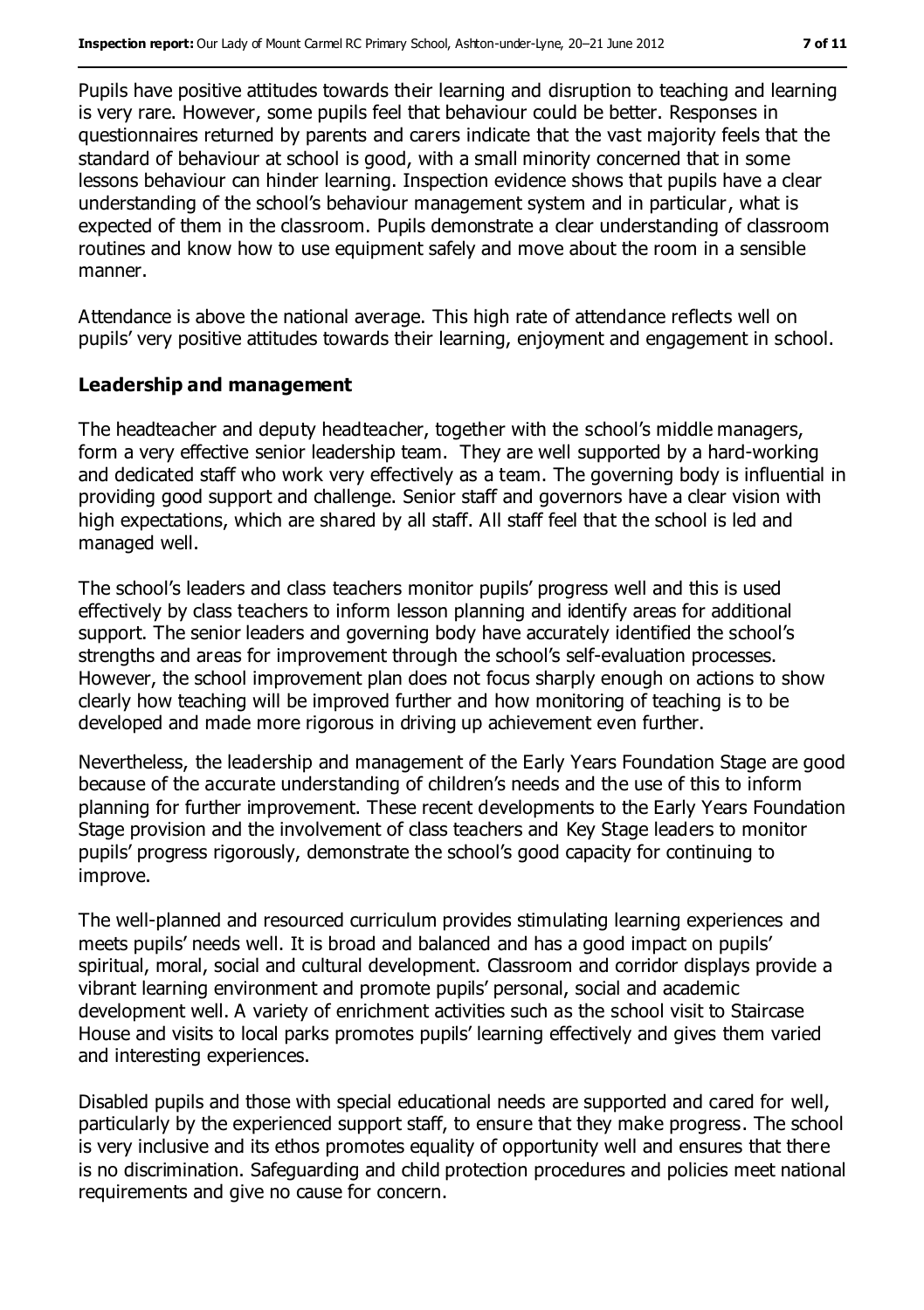# **Glossary**

## **What inspection judgements mean**

| Grade   | <b>Judgement</b> | <b>Description</b>                                                                                                                                                                                                            |
|---------|------------------|-------------------------------------------------------------------------------------------------------------------------------------------------------------------------------------------------------------------------------|
| Grade 1 | Outstanding      | These features are highly effective. An outstanding school<br>provides exceptionally well for all its pupils' needs.                                                                                                          |
| Grade 2 | Good             | These are very positive features of a school. A school that is<br>good is serving its pupils well.                                                                                                                            |
| Grade 3 | Satisfactory     | These features are of reasonable quality. A satisfactory school<br>is providing adequately for its pupils.                                                                                                                    |
| Grade 4 | Inadequate       | These features are not of an acceptable standard. An<br>inadequate school needs to make significant improvement in<br>order to meet the needs of its pupils. Ofsted inspectors will<br>make further visits until it improves. |

### **Overall effectiveness of schools**

|                       | Overall effectiveness judgement (percentage of schools) |      |                     |                   |
|-----------------------|---------------------------------------------------------|------|---------------------|-------------------|
| <b>Type of school</b> | <b>Outstanding</b>                                      | Good | <b>Satisfactory</b> | <b>Inadequate</b> |
| Nursery schools       | 54                                                      |      |                     |                   |
| Primary schools       | 14                                                      | 49   | 32                  |                   |
| Secondary schools     | 20                                                      | 39   | 34                  |                   |
| Special schools       | 33                                                      | 45   | 20                  |                   |
| Pupil referral units  |                                                         | 55   | 28                  |                   |
| All schools           | 16                                                      |      |                     |                   |

New school inspection arrangements have been introduced from 1 January 2012. This means that inspectors make judgements that were not made previously.

The data in the table above are for the period 1 September to 31 December 2011 and represent judgements that were made under the school inspection arrangements that were introduced on 1 September 2009. These data are consistent with the latest published official statistics about maintained school inspection outcomes (see [www.ofsted.gov.uk\)](../../../AppData/Local/Microsoft/AppData/Local/Microsoft/Windows/AppData/Local/Microsoft/Windows/Temporary%20Internet%20Files/Low/Content.IE5/B1YPUBY2/www.ofsted.gov.uk).

The sample of schools inspected during 2010/11 was not representative of all schools nationally, as weaker schools are inspected more frequently than good or outstanding schools.

Primary schools include primary academy converters. Secondary schools include secondary academy converters, sponsor-led academies and city technology colleges. Special schools include special academy converters and non-maintained special schools.

Percentages are rounded and do not always add up exactly to 100.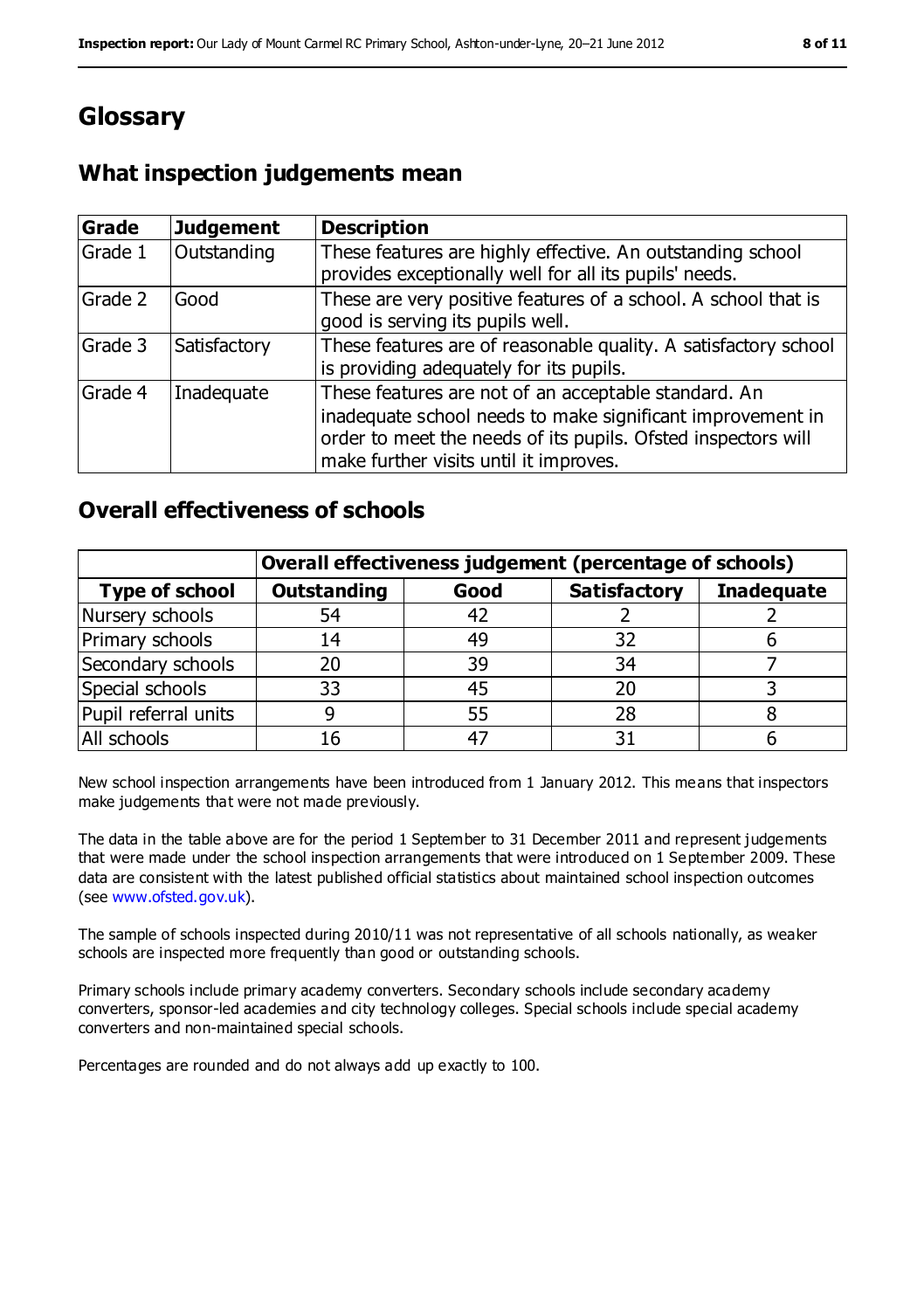# **Common terminology used by inspectors**

| Achievement:                  | the progress and success of a pupil in their learning and<br>development taking account of their attainment.                                                                                                           |
|-------------------------------|------------------------------------------------------------------------------------------------------------------------------------------------------------------------------------------------------------------------|
| Attainment:                   | the standard of the pupils' work shown by test and<br>examination results and in lessons.                                                                                                                              |
| Attendance                    | the regular attendance of pupils at school and in lessons,<br>taking into account the school's efforts to encourage good<br>attendance.                                                                                |
| Behaviour                     | how well pupils behave in lessons, with emphasis on their<br>attitude to learning. Pupils' punctuality to lessons and their<br>conduct around the school.                                                              |
| Capacity to improve:          | the proven ability of the school to continue improving based<br>on its self-evaluation and what the school has accomplished<br>so far and on the quality of its systems to maintain<br>improvement.                    |
| Floor standards               | the national minimum expectation of attainment and<br>progression measures                                                                                                                                             |
| Leadership and<br>management: | the contribution of all the staff with responsibilities, not just<br>the governors and headteacher, to identifying priorities,<br>directing and motivating staff and running the school.                               |
| Learning:                     | how well pupils acquire knowledge, develop their<br>understanding, learn and practise skills and are developing<br>their competence as learners.                                                                       |
| Overall effectiveness:        | inspectors form a judgement on a school's overall<br>effectiveness based on the findings from their inspection of<br>the school.                                                                                       |
| Progress:                     | the rate at which pupils are learning in lessons and over<br>longer periods of time. It is often measured by comparing<br>the pupils' attainment at the end of a key stage with their<br>attainment when they started. |
| Safety                        | how safe pupils are in school, including in lessons; and their<br>understanding of risks. Pupils' freedom from bullying and<br>harassment. How well the school promotes safety, for<br>example e-learning.             |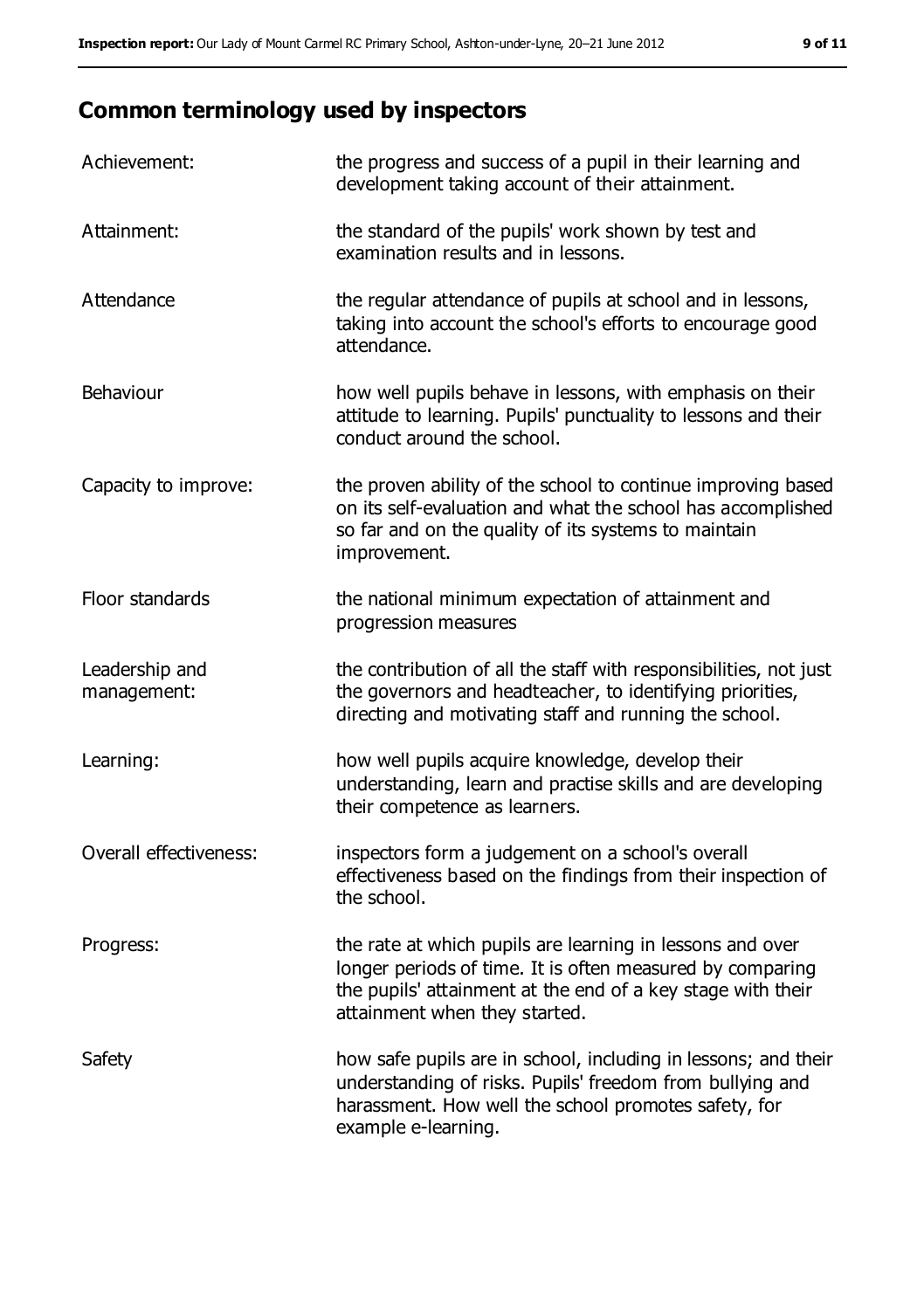#### **This letter is provided for the school, parents and carers to share with their children. It describes Ofsted's main findings from the inspection of their school.**



22 June 2012

Dear Pupils

#### **Inspection of Our Lady of Mount Carmel RC Primary School, Ashton-under-Lyne, OL6 9JJ**

On behalf of the inspection team I would like to thank you for the warm welcome you gave us when we came to inspect your school recently. We enjoyed meeting you and seeing you at work. We are particularly grateful to those of you who came to talk to us at lunchtime and those who came to read to us.

Our Lady of Mount Carmel RC Primary School is a good school. All the staff in school work really well as a team. You feel very safe in school because of the very good support and care you get from the adults who work with you. You take care of one another very well and work very hard. Your behaviour and attitudes towards learning are good and your attendance is high. Teaching is good and you learn well, but some of you feel that you could do even better and achieve more. We have asked your school to make your lessons even better by making more of the teaching outstanding. We have also asked your school to help you make even better progress by giving you more challenging tasks, setting you more challenging targets and by involving you more in your own learning. The curriculum you follow is good and helps you improve your reading, writing and mathematical skills. You say that you particularly enjoy the school trips that help to enrich your learning. The way the school promotes your spiritual, moral, social and cultural development is very good.

I hope you keep on working hard so you can continue to play a big part in trying to make your school even better. Thank you again for your contribution to the inspection and for your kindness and courtesy to us. We wish all of you the very best for your future.

Yours sincerely,

Alan Parkinson Lead Inspector